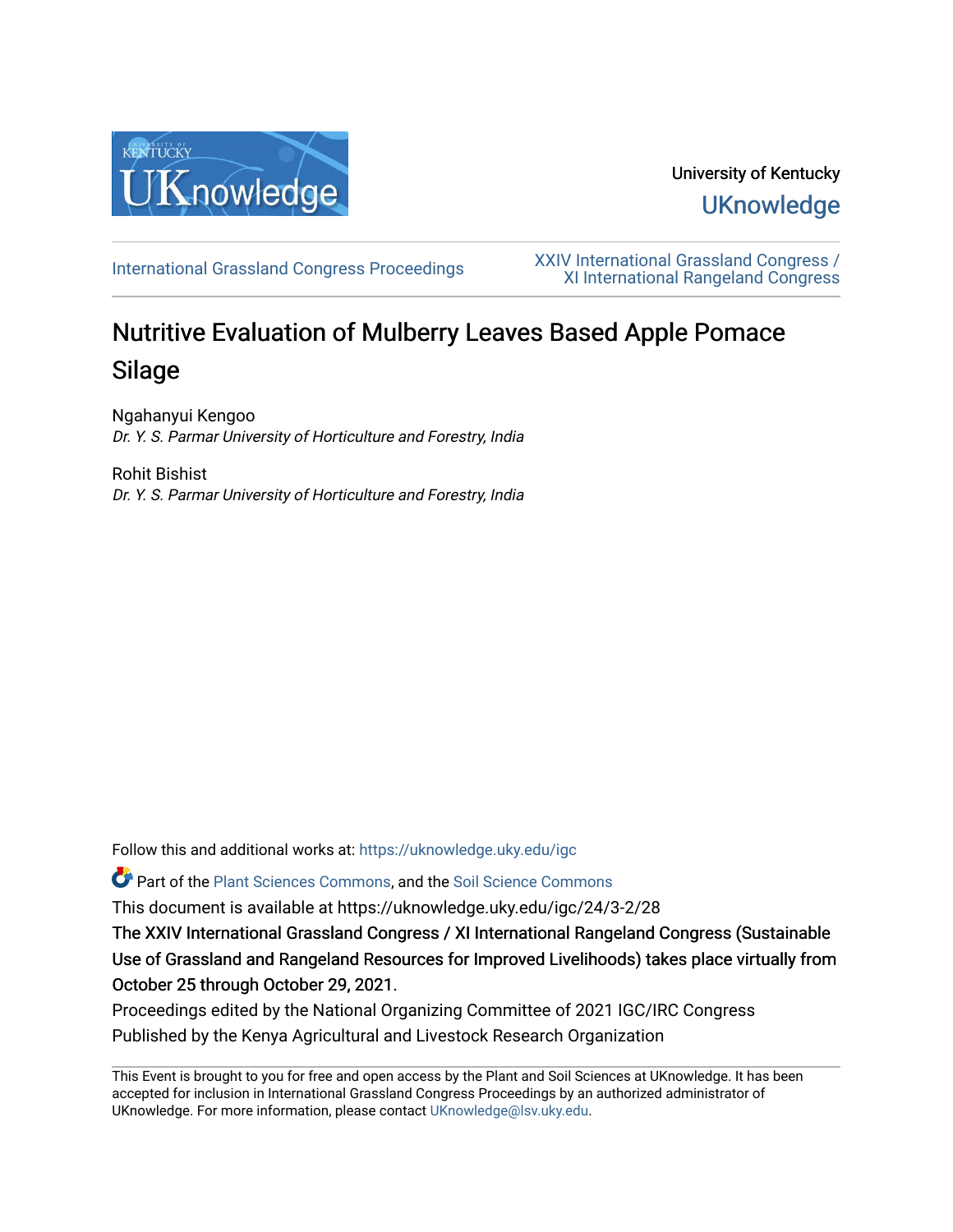# Nutritive evaluation of mulberry leaves based apple pomace silage

Kengoo, Ngahanyui \* ; Bishist, Rohit† .

\* Research scholar, Department of Silviculture and Agroforestry, Dr Y S Parmar University of Horticulture and Forestry, Nauni, Solan, HP, India; † Assistant Professor, Department of Silviculture and Agroforestry, Dr Y S Parmar University of Horticulture and Forestry, Nauni, Solan, HP, India

**Key words**: Nutritive; silage; apple pomace; mulberry.

#### **Abstract**

The present study was conducted to evaluate the nutritive value of mulberry leaves based apple pomace silage in Dr Y S Parmar University of Horticulture and Forestry, Nauni, Solan, Himachal Pradesh, India. In the study, the silage was prepared by mixing of maize, apple pomace (AP) and mulberry leaves in ratios of 80:10:10 (T1),  $70:20:10(T2)$  and  $60:30:10(T3)$ , and mixing of apple pomace with wheat straw in the ratio of 85:15(T4), and the silage prepared by using 100 per cent chopped maize was taken as control. Silage bags were opened after a period of three months and the proportionate samples were drawn for nutritive analysis. The nutritive analysis of the silage samples revealed that the nutritional composition varied significantly on inclusion of apple pomace at 10, 20 and 30 per cent levels.

Inclusion of apple pomace to the silage at 10% (T1) resulted in comparatively better nutritive parameters than recorded in T2, T3 and T4. The inclusion of apple pomace increased the silage CP in T1 (8.73%), T2 (8.37) and T3 (8.83%) compared to maize silage alone control (7.35%). The inclusion of apple pomace at 10, 20 and 30 % in T1, T2 and T3 respectively reduced the CF content to 25.67%, 22.72% and 21.53 % while the control had a CF content of 26.36%. AIA content decreased with the increase in the apple pomace content to 10, 20 and 30% in T1 (1.55%), T2 (1.35%) and T3 (1.25%) although the control with 100% maize silage was recorded to have the lowest AIA content with 1.04% suggesting that the silage was more digestible and high in minerals. Increasing apple pomace content in the silage at 10, 20 and 30 per cent resulted in the significant decrease in the pH, DM, CP, EE, CF, NDF, ADF, TA and AIA. The inclusion of apple pomace at 10% can be successively utilized in animal feeding for obtaining optimum yield and production.

#### **Introduction**

India is an agricultural country with nearly 70 per cent of the population living in rural areas and rely on agriculture and its allied sectors for their sustenance and accounts for 28.4 per cent of the total GDP of the country (Anonymous, 2020). The major constraint in animal production in the country is low green fodder availability in resource-poor rural areas and the reasons for shortage of feed and fodder are the increasing pressure on land for growing food grains, oil seeds and pulses while minimal attention has been paid to the production of fodder crops.

Apple (*Malus domestica* Borkh.) is a climacteric fruit cultivated in temperate regions of the world (Luby, 2003) with an annual production of 80.82 million tonnes from an area of 5.21 million hectares (FAO, 2013). Himachal Pradesh is also called as "Apple bowl of India" being an important apple producer state of the country with 0.105 million hectare under cultivation (Kuniyal and Hemlata, 2014). The residue left after extraction of juice from apple fruit is called apple pomace, which is an industrial waste and an environmental pollutant. Apple pomace is traditionally utilized as an animal feed ingredient, however, only a small fraction of apple pomace is used due to the rapid spoilage of the wet pomace. Apple pomace is highly succulent moist feed, providing a good source of digestible fibre that can be used as either a forage extender or concentrate feed. High moisture and fermentable sugar content of fresh apple pomace contributes to the rapid spoilage of the pomace and therefore requires either ensilage or dehydration of the pomace for longer preservation (Shalini et al., 2010; Crawshaw, 2004). Fresh apple pomace has an average of 4.5%CP content and it could be effectively used as an alternative animal feed resource. Mulberry foliage is characterized by high digestibility and excellent level of protein (20-24%), which makes it comparable to commercial concentrates for dairy cattle. Mulberry foliage can be ensiled satisfactorily without the need for additives such as molasses or rice bran (Ba et al., 2005).

Due to the acute scarcity of green fodder during winters and extreme summers in Himachal Pradesh, the conservation of fodder in the form of silage holds a great potential to meet the nutritional demands of the ever growing livestock population of the state. Silage is the product formed when grasses or other fodder crops with sufficient moisture and soluble carbohydrate content (e.g., sorghum and forage corn) liable to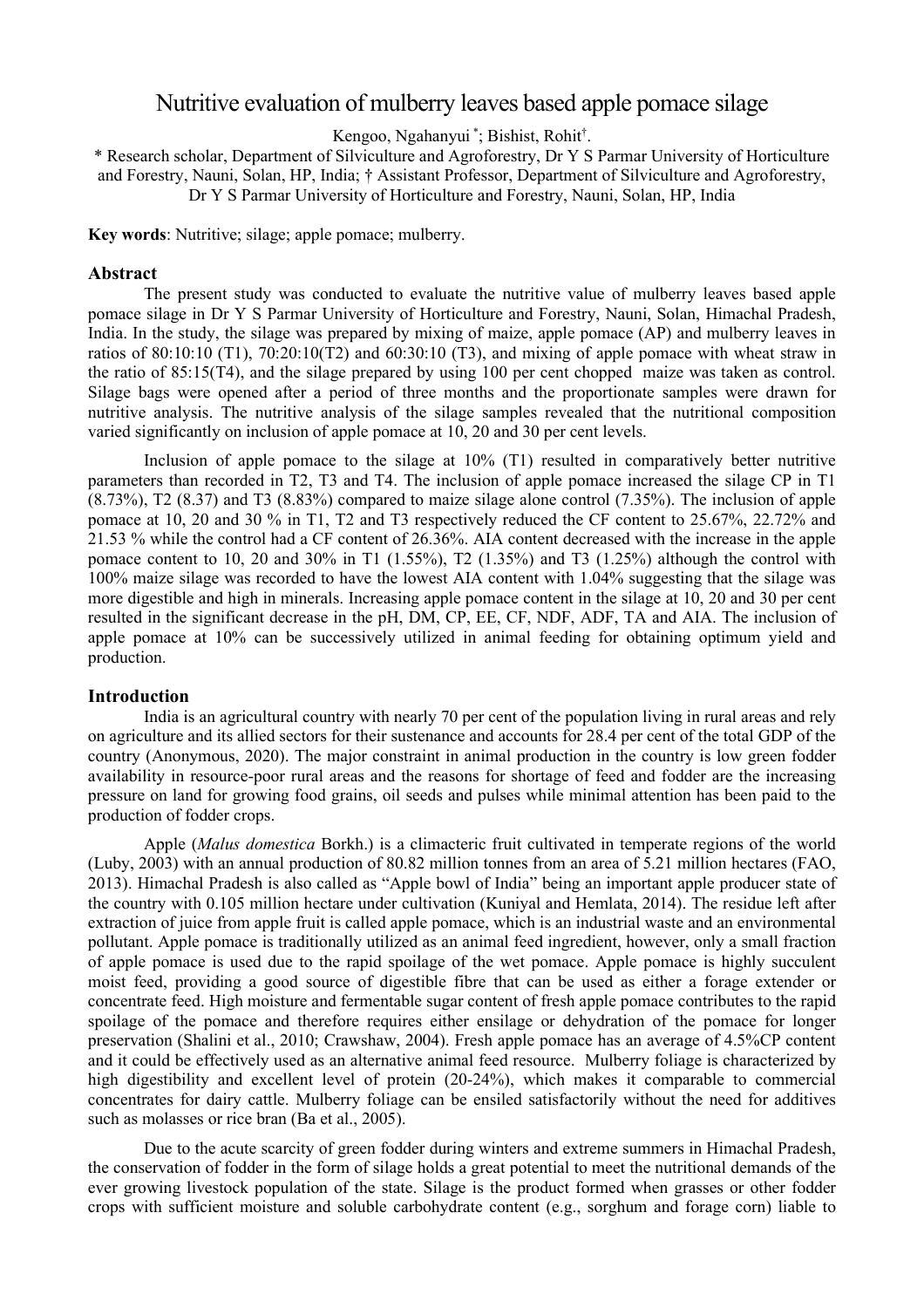spoilage by aerobic microorganisms is stored anaerobically. It is formed by the process referred to as ensilage which takes place in a vessel or structure called silo. Normally during ensilage, the fodder undergoes an acid fermentation in which bacteria produce lactic, acetic and butyric acids from sugars present in the raw material. The net result is a reduction in the pH which prevents the growth of spoilage microorganisms, the majority of which are intolerant to acidic conditions (Singh and Neelakantan, 2007). No study has been reported till date on utilization of apple pomace and mulberry leaves in the form of silage. Therefore, the study was undertaken to evaluate the nutritive value of mulberry leaves based apple pomace silage.

#### **Methods and Study Site**

The study was conducted at the dairy farm of Department of Silviculture and Agroforestry, Dr Y. S. Parmar University of Horticulture and Forestry, Nauni, Solan, Himachal Pradesh during the years 2018 and 2019 with the objective to evaluate the nutritive value of apple pomace based silage and to evaluate the effect to feeding apple pomace silage on milk performance of dairy cows. In the first experiment fodder maize (Var. African tall) was harvested from the university field at milk stage. Fresh mulberry leaves were lopped from the agroforestry farm. Fresh apple pomace was procured from HPMC Parwanoo HP. Silage was prepared by chopping the maize and mulberry leaves in lengths of about 1-1.5 inches by a cutter. The ingredients were mixed in the different ratio with following treatment details i.e. Control (100% maize silage), T1 (80% maize + 10% apple pomace + 10% mulberry leaves), T2 (70% maize + 20% apple pomace  $+ 10\%$  mulberry leaves), T3 (60% maize  $+ 30\%$  apple pomace  $+ 10\%$  mulberry leaf) and T4 (85% apple pomace + 15% wheat straw). The experiment was conducted using randomized block design with four replications under each treatment. The silage bags were sealed in air tight conditions and it was made sure that no air is trapped inside the bags. The bags were covered, sealed and stored for a period of 60 days. Representative samples were collected from silage bags after 60 days storage and pH, dry matter (DM), crude protein (CP), ether extract (EE), crude fibre (CF), neutral detergent fibre (NDF), acid detergent fibre (ADF), nitrogen free extract (NFE), total ash (TA) and acid insoluble ash (AIA) were determined according to the methods of Association of Official Analytical Chemists (AOAC 1990). The data recorded was analysed by using OPSTAT statistical software.

### **Results**

The results on nutritive value of apple pomace based silage are presented in table 1. The inclusion of apple pomace increased silage CP in T1 (8.73), T2 (8.37) and T3 (8.83) compared to maize silage alone control (7.35). The inclusion of apple pomace reduced the CF and increased AIA of the silage suggesting that the silage was more digestible and high in minerals. Increasing apple pomace content in the silage at 10, 20 and 30 per cent resulted in the significant decrease in the pH, DM, CP, EE, CF, NDF, ADF, TA and AIA. However, the NFE content in the silage recorded an increasing trend with the same (table 1).

Inclusion of mulberry leaves in T1, T2 and T3 resulted in an increase in the CP content as compared to the control and T4. Although the CP contents decreased with increase in the apple pomace content, the content was higher than the control and T4, which can be credited to the inclusion of mulberry leaves as studies conducted by Shayo (1997), Ba et al. (2005), Alpizar et al. (2014) and Quadiri (2018) indicated that mulberry leaves have high CP (up to 22 %) content.

The study also revealed that inclusion of increasing contents of apple pomace in treatment T1, T2 and T3 resulted in decrease in CF, NDF and ADF contents. The CF, NDF and ADF contents were recorded highest in the silage which was made on addition of wheat straw and apple pomace. The ash and acid insoluble ash contents were also significantly influenced on addition of apple pomace and mulberry leaves in the silage. Highest ash and AIA content was observed in treatment T4 which subsequently declined on inclusion of apple pomace. The AIA content was recorded minimum in maize silage.

## **Discussion [Conclusions/Implications]**

Pirmohammadi et al. (2006) reported that ensiled apple pomace contained pH of 3.4 and 7.2% CP. They also reported that the maize silage contained a pH of 4.6 and 26.0% ADF. In another study (Khan et al., 2014) also reported that normal maize silage had 3.48% EE and 21.3% ADF. Juracek et al. (2012) revealed that the maize silage contained 4.14, 7.65, 3.23, 18.27, 27.91 and 4.54 (% DM) pH, CP, EE, CF, ADF and ash content, respectively.

Kara et al. (2018) also reported that apple pomace silage contained 6.84 per cent crude protein and 3.66 per cent ash content. The crude protein content can be increased to 8.69 per cent on addition of 50 per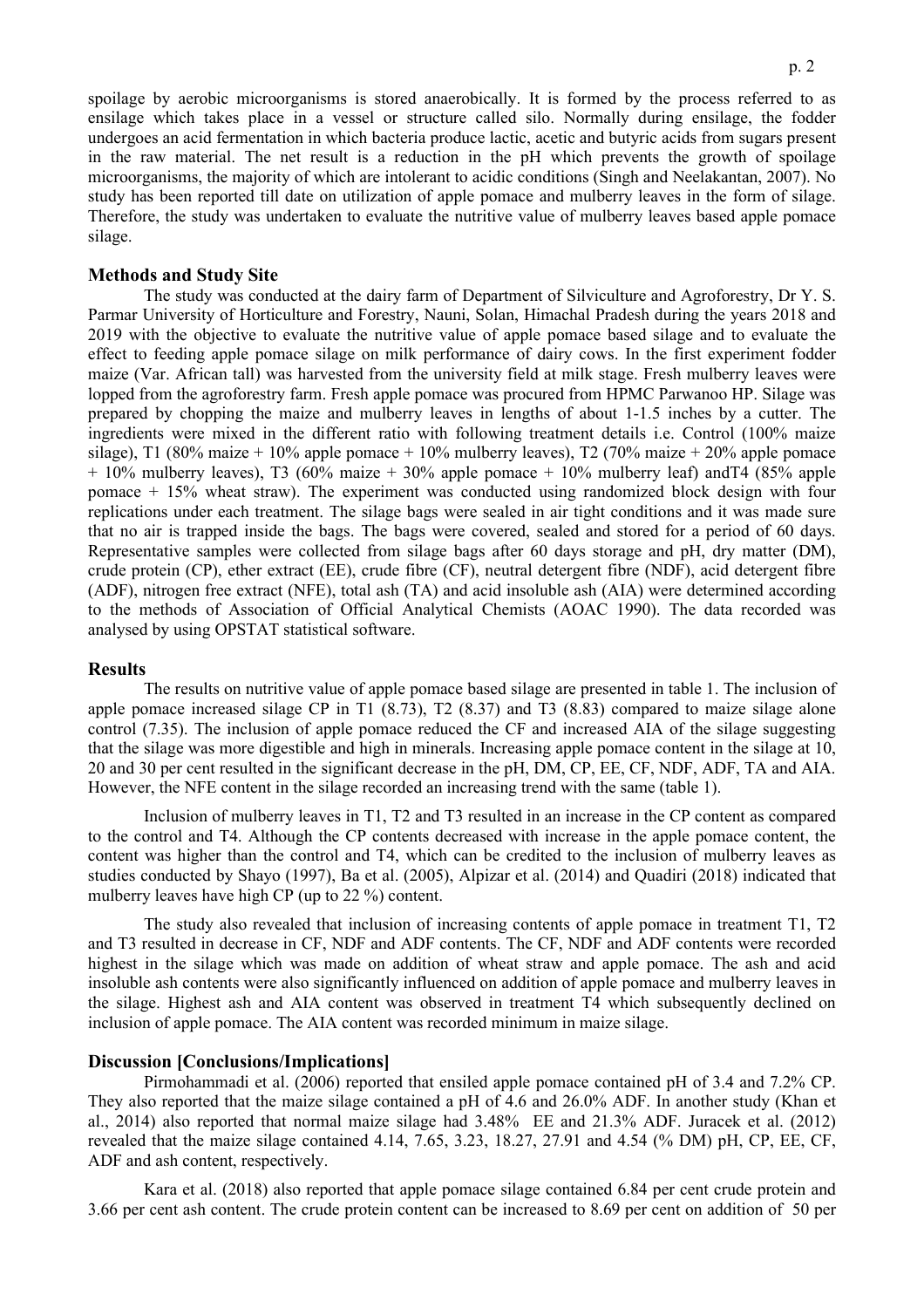cent pomegranate pomace. They also reported that apple pomace had a mean value of 32.08 per cent CF and 30.34 per cent ADF.

Works on utilization of apple pomace as silage on inclusion of wheat straw has been conducted by Rodrigues et al. (2008) who reported that ensiling of apple pulp with different amounts of wheat straw resulted in pH value of 4.34 and 3.99 for inclusion of 70 and 85 per cent wheat straw respectively which were stored for a period of 60 days. Nazir (2017) also revealed in his study that ensiled apple pomace with wheat straw at 85 per cent resulted in pH value of 3.34 and that the pH increased with the decrease in concentration of apple pomace mixtures.

|                      | pH                | <b>DM</b>          | $\bf CP$          | EE                | CF                 | <b>NDF</b>      | <b>ADF</b>         | <b>NFE</b>         | <b>TA</b>         | <b>AIA</b>        |
|----------------------|-------------------|--------------------|-------------------|-------------------|--------------------|-----------------|--------------------|--------------------|-------------------|-------------------|
| <b>Control</b> (100% | $4.24^{\rm a}$    | 33.20 <sup>b</sup> | 7.35 <sup>d</sup> | 4.27 <sup>a</sup> | $26.36^{b}$        | $38.65^{\rm d}$ | $21.55^e$          | 54.38 <sup>e</sup> | $6.55^{b}$        | 1.04 <sup>e</sup> |
| <b>Maize Silage)</b> |                   |                    |                   |                   |                    |                 |                    |                    |                   |                   |
| T1 (80% Maize        |                   |                    |                   |                   |                    |                 |                    |                    |                   |                   |
| $+10\%$ AP +         | 3.84 <sup>c</sup> |                    | $8.73^{a}$        | $4.10^{b}$        | $25.67^{\circ}$    | $48.38^{b}$     | $25.55^{\rm b}$    | 55.36 <sup>d</sup> | 6.15 <sup>c</sup> | $1.55^{\rm b}$    |
| 10% mulberry         |                   | $29.20^{\circ}$    |                   |                   |                    |                 |                    |                    |                   |                   |
| leaf)                |                   |                    |                   |                   |                    |                 |                    |                    |                   |                   |
| T2 (70% Maize        |                   |                    |                   |                   |                    |                 |                    |                    |                   |                   |
| $+20\% AP +$         | $3.75^{d}$        | 25.74 <sup>d</sup> | 8.37 <sup>b</sup> | 3.87 <sup>c</sup> | 22.72 <sup>d</sup> | $42.55^{\circ}$ | $23.97^{\circ}$    | 59.79 <sup>b</sup> | 5.27 <sup>d</sup> | 1.35 <sup>c</sup> |
| 10% mulberry         |                   |                    |                   |                   |                    |                 |                    |                    |                   |                   |
| leaf)                |                   |                    |                   |                   |                    |                 |                    |                    |                   |                   |
| T3 (60% Maize        |                   |                    |                   |                   |                    |                 |                    |                    |                   |                   |
| $+30\%$ AP +         | 3.65 <sup>e</sup> | $22.91^e$          | 7.83 <sup>c</sup> | 3.55 <sup>d</sup> | $21.53^e$          | $37.15^e$       | 23.37 <sup>d</sup> | $62.73^{\rm a}$    | 4.37 <sup>e</sup> | 1.25 <sup>d</sup> |
| 10% mulberry         |                   |                    |                   |                   |                    |                 |                    |                    |                   |                   |
| leaf)                |                   |                    |                   |                   |                    |                 |                    |                    |                   |                   |
| T4 (15% Wheat        |                   |                    |                   |                   |                    |                 |                    |                    |                   |                   |
| $Straw + 85%$        | $4.05^{\rm b}$    | $39.11^{a}$        | 6.52 <sup>e</sup> | 3.29 <sup>e</sup> | $27.46^{\circ}$    | $50.59^{\rm a}$ | $27.27^{\rm a}$    | 56.18 <sup>c</sup> | $7.65^{\rm a}$    | $2.15^a$          |
| Apple pomace)        |                   |                    |                   |                   |                    |                 |                    |                    |                   |                   |
| <b>Overall mean</b>  | 3.91              | 30.03              | 7.76              | 3.82              | 24.75              | 43.46           | 24.34              | 57.67              | 6.00              | 1.47              |

**Table 1: The nutritive value of apple pomace based silage.**

\*Means bearing different superscripts within a column are statistically different to each other

From the study it is evident that apple pomace along with mulberry leaves can be effectively included in maize based silage. On the basis of nutrient evaluation of apple pomace based silage treatment T1 (80% maize + 10 % apple pomace + 10% mulberry leaf) was found to be the best silage.Study concluded that the apple pomace, which is a potential environmental pollutant can be effectively incorporated in the silage and can be utilized for animal feeding.

# **Acknowledgements**

The authors are grateful to the Department of Silviculture and Agroforestry, Dr Yashwant Singh Parmar University of Horticulture and Forestry, Nauni, Solan, HP, India for providing all necessary facilities and funds to conduct the study smoothly.